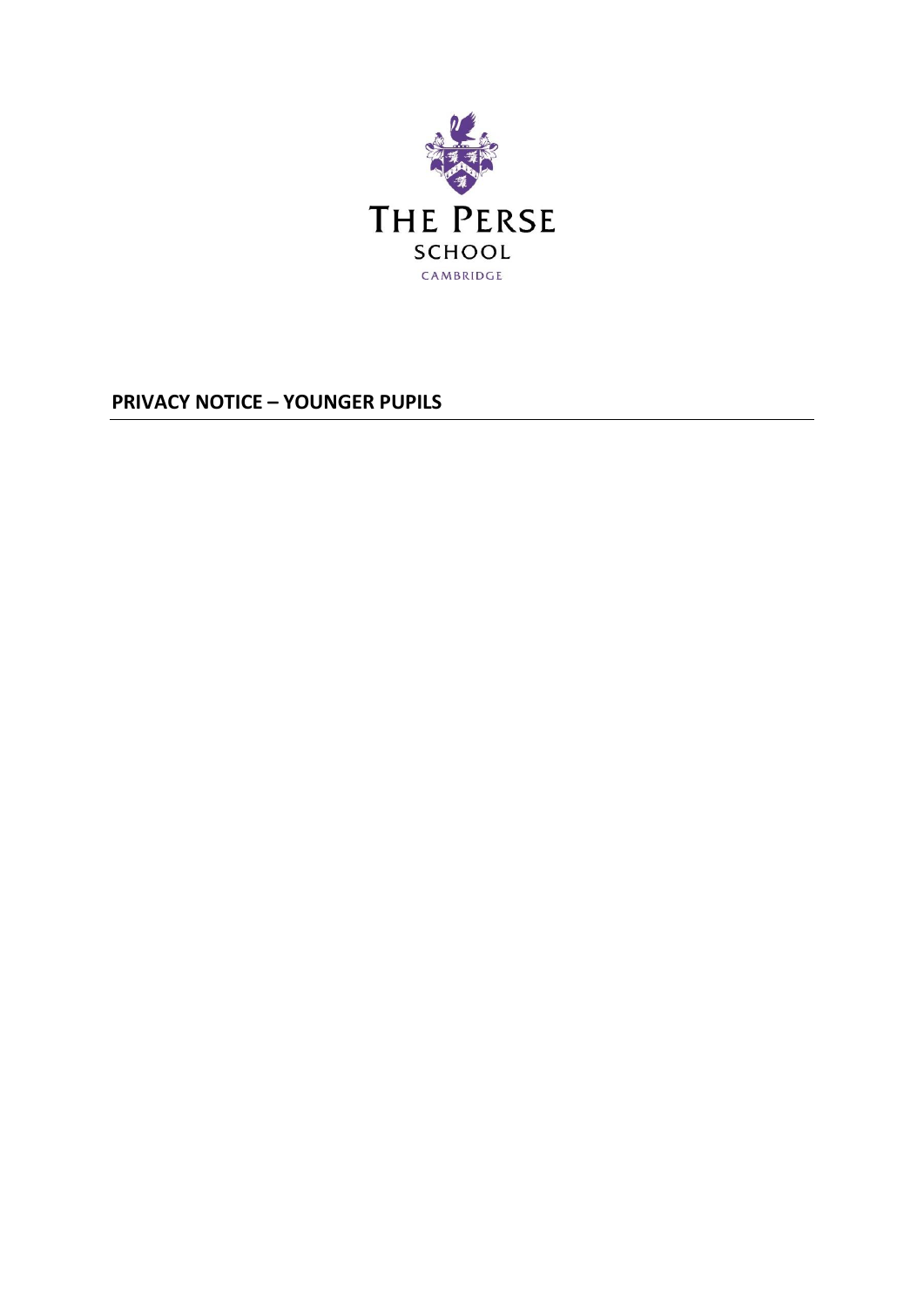# **Pupil Data Protection Quick Reference Guide**

| 10                                                                                                                                                                                                                                                                                         |                                                   | <b>DATA</b><br><b>PROTECTION</b>                                                                                                                                                                                                                                                                                                                                |
|--------------------------------------------------------------------------------------------------------------------------------------------------------------------------------------------------------------------------------------------------------------------------------------------|---------------------------------------------------|-----------------------------------------------------------------------------------------------------------------------------------------------------------------------------------------------------------------------------------------------------------------------------------------------------------------------------------------------------------------|
|                                                                                                                                                                                                                                                                                            |                                                   | for pupils                                                                                                                                                                                                                                                                                                                                                      |
| Understand how we collect your data and what we do<br>with it                                                                                                                                                                                                                              |                                                   |                                                                                                                                                                                                                                                                                                                                                                 |
| 01                                                                                                                                                                                                                                                                                         |                                                   | <b>Personal Data</b><br>Is information that the School holds about you and which identifies<br>your. e.g. address, medical details, CCTV recordings and exam results.                                                                                                                                                                                           |
| 02                                                                                                                                                                                                                                                                                         |                                                   | Why we need your data<br>The primary reason for using your data is to provide you with an<br>education and to look after you while at school.                                                                                                                                                                                                                   |
| 03                                                                                                                                                                                                                                                                                         | 1111111111111 <i>1111111</i><br><b>THE REPORT</b> | How we get your data<br>Admission forms give us lots of personal information. Your old school<br>may share information about you. Sometimes other professionals,<br>such as doctors, will share information with us to help look after<br>you.                                                                                                                  |
| 04                                                                                                                                                                                                                                                                                         |                                                   | Types of data processed by the school<br>Names, addresses, telephone numbers, biometric data, medical data,<br>references, images of you engaging in school activities or captured by<br>the school's CCTV.                                                                                                                                                     |
| 05                                                                                                                                                                                                                                                                                         |                                                   | Examples of how we use your data<br>To tell teaching staff if you have any additional learning needs or to<br>monitor your email/internet while in school in order to provide a<br>safe environment for learning.                                                                                                                                               |
| 06                                                                                                                                                                                                                                                                                         |                                                   | Examples of how we use your data<br>To tell appropriate staff if you are allergic to something or if you<br>need extra help with some tasks.                                                                                                                                                                                                                    |
|                                                                                                                                                                                                                                                                                            |                                                   | Sharing data with others<br>The school may share your data with other organisations e.g. exam boards,<br>report some of your information to the government (e.g. DFE or UK Visas and<br>Immigration) Also, if you consent us to do so, your photographs or videos may<br>be used on websites or social media.                                                   |
| 08                                                                                                                                                                                                                                                                                         |                                                   | Who has access to your data<br>For the most part, your data will remain within the school and be<br>processed by appropriate individuals in accordance with our policies.<br>Particularly strict rules of access apply in the context of medical<br>records and safeguarding files.                                                                             |
| 09                                                                                                                                                                                                                                                                                         |                                                   | How long we keep personal data<br>For as long as we need it to educate and look after you. We will keep some<br>information after you have left school. In exceptional circumstances, we may<br>keep your information for a longer time than usual, but we would only do so if we<br>had a good reason and were are allowed to do so under data protection law. |
| 10                                                                                                                                                                                                                                                                                         |                                                   | Your rights, requests and security<br>If the information is incorrect you can ask us to correct it. You can ask us to send<br>you or another organisation certain types of information. You can ask what<br>information we hold about you and get a copy. We take appropriate steps to<br>ensure the security of personal data.                                 |
| Need more information?<br>Speak to your form tutor or head of year<br>Ask your parents to speak to the school on your behalf<br>If you consider that we have not acted properly when using your personal information you can contact the Information<br>Commissioner's Office: ico.org.uk. |                                                   |                                                                                                                                                                                                                                                                                                                                                                 |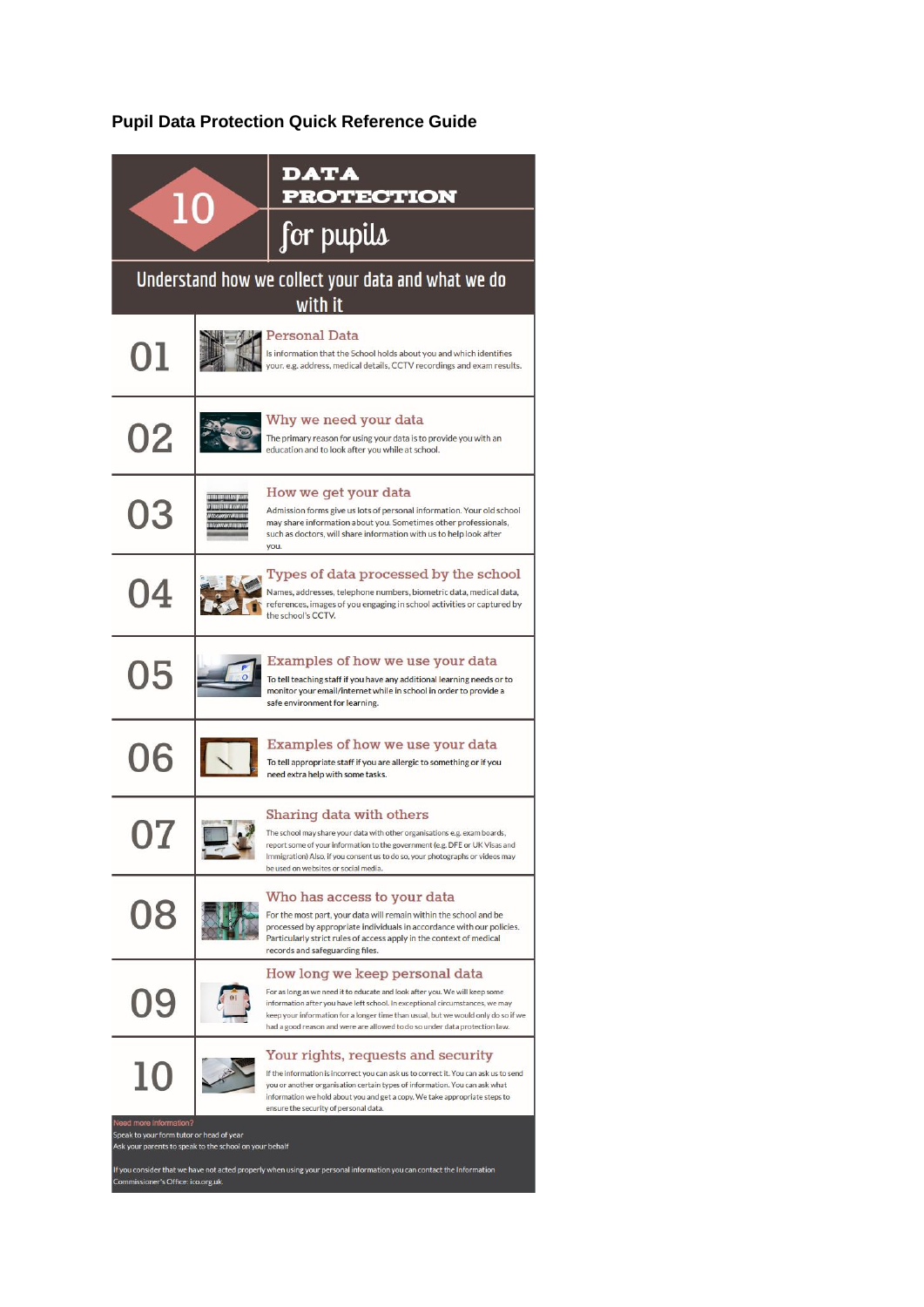### **WHAT THIS NOTICE IS FOR**

This Privacy Notice is intended to provide information about how the School will use (or "process") Personal Data about individuals including: its current, past, prospective pupils and summer school pupils; and their parents, carers or guardians (referred to here as "parents").

This information is provided in accordance with the rights of individuals under Data Protection Law to understand how their data are used. Parents and pupils are all encouraged to read this Privacy Notice and understand the School's obligations to its entire community.

This **Privacy Notice** applies alongside any other information the School may provide about a particular use of Personal Data, for example when collecting data via an online or paper form.

This **Privacy Notice also** applies in addition to the School's other relevant terms and conditions and policies, including:

- any contract between the School and the parents of pupils;
- the School's CCTV and Access Control policy and/or Biometric Information Notice;
- the School's Records Management Policy and Records Retention Schedule;
- the School's safeguarding, or health and safety policies, including as to how concerns or incidents are recorded; and
- the School's IT policies.

### **RESPONSIBILITY FOR DATA PROTECTION**

The School has appointed the Director of ICT as the Data Processing Manager who will deal with all day to day requests and enquiries concerning the School's use of Personal Data (see section on Your Rights below). The Bursar has ultimate responsibility for all Data Protection.

### **WHY THE SCHOOL NEEDS TO PROCESS PERSONAL DATA**

In order to carry out its ordinary duties to staff, pupils and parents, the School may process a wide range of Personal Data about you as part of its daily operation.

Some of this activity the School will need to carry out in order to fulfil its legal rights, duties or obligations – including those under a contract with its parents of its pupils.

The table below contain a general description of the different legal bases for processing Personal Data.

### **Legitimate interests**

This means that the School is using your Personal Data when this is necessary for the School's legitimate interests except when your interests and fundamental rights override our legitimate interests.

Specifically, the School has a legitimate interest in:

- providing educational services to you and to other pupils;
- safeguarding and promoting your welfare and that of other pupils;
- promoting the objects and interests of the School. This includes fundraising and using photographs of you at our school events in promotional material. It also includes making sure that we are able to enforce our rights against you, for example, so that we can contact your parents/guardians if unpaid school fees are due;
- keeping the school buildings safe;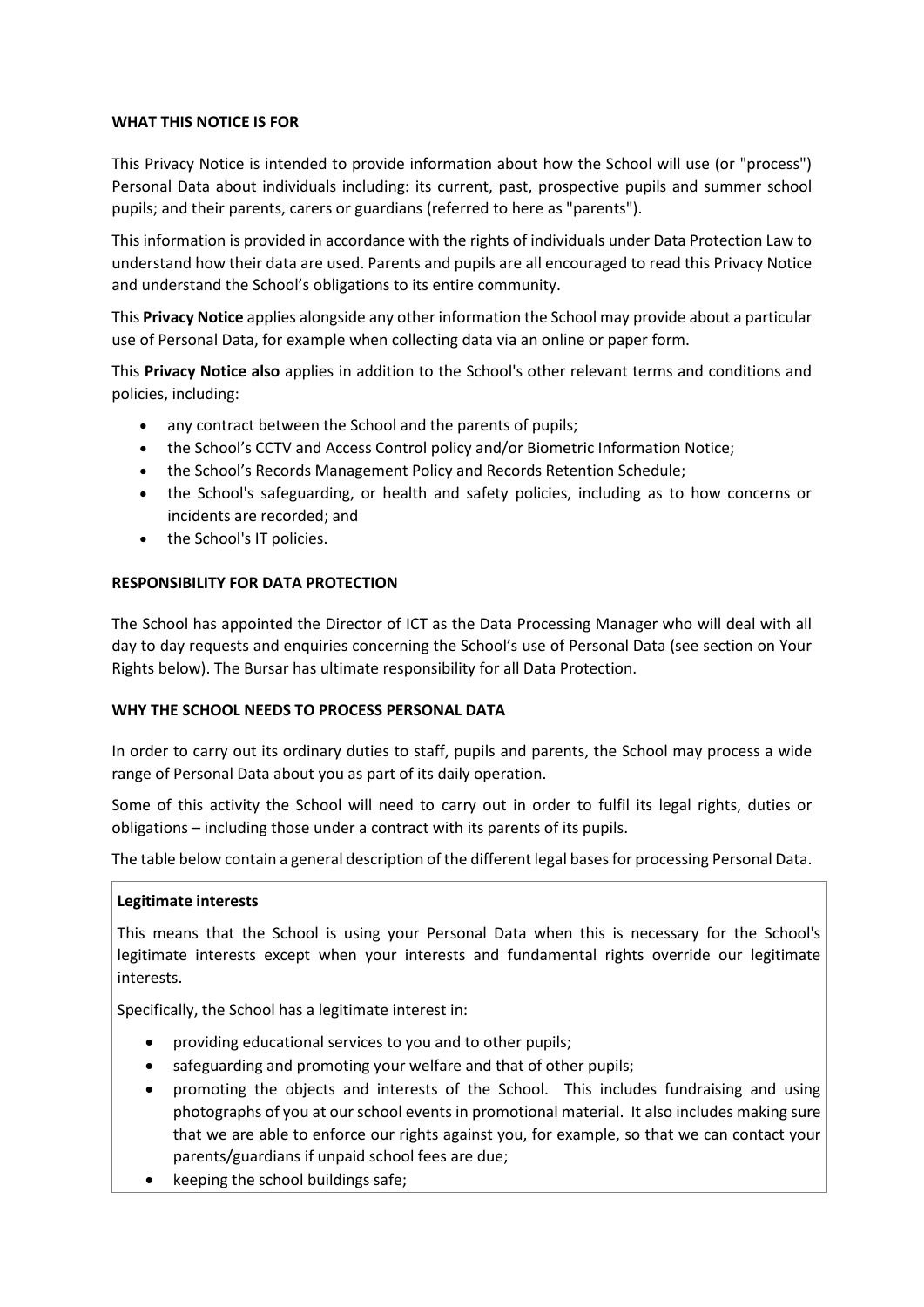- using your Personal Data in connection with legal disputes. For example, a claim is brought against the School regarding education, care or welfare;
- protecting the School's reputation;
- facilitating the efficient operation of the School; and
- ensuring that all relevant legal obligations of the School are complied with (for example in relation to inspections).

In addition, your Personal Data may be processed for the legitimate interests of others. For example, another school will have a legitimate interest in getting references from a previous school.

# **Necessary for contract**

We will need to use your Personal Data in order to perform our obligations under our contract with your parents and for you to perform your obligations as well. For example, we need the contact details of your parents/guardians so we can update them on your progress and contact them if there is a concern.

# **Legal obligation**

Where the School needs to use your Personal Data in order to comply with a legal obligation, for example to report a concern to Children's Services. We may also have to disclose your Personal Data to third parties such as the courts, the local authority or the police where legally obliged to do so.

# **Vital interests**

In limited circumstances we may use your Personal Data to protect your vital interests or the vital interests of someone else (e.g. if you or they are seriously hurt).

# **Performance of a task carried out in the public interest (or carrying out public tasks)**

The following are examples of when we use your Personal Data to perform tasks in the public interest:

- providing you with an education;
- safeguarding and promoting your welfare and the welfare of other children;
- facilitating the efficient operation of the School; and
- ensuring that we comply with all of our legal obligations.

# **Consent**

Where the School is relying on consent as a means to process Personal Data, any person may withdraw this consent at any time (subject to similar age considerations as above). Please be aware however that the School may have another lawful reason to process the Personal Data in question even without your consent.

That reason will usually have been asserted under this Privacy Notice or may otherwise exist under some form of contract or agreement with the individual.

The School must also comply with an additional condition where it processes special categories of personal information. These special categories are as follows: personal information revealing racial or ethnic origin, political opinions, religious or philosophical beliefs, trade union membership, genetic information, biometric information, health information, and information about sex life or orientation.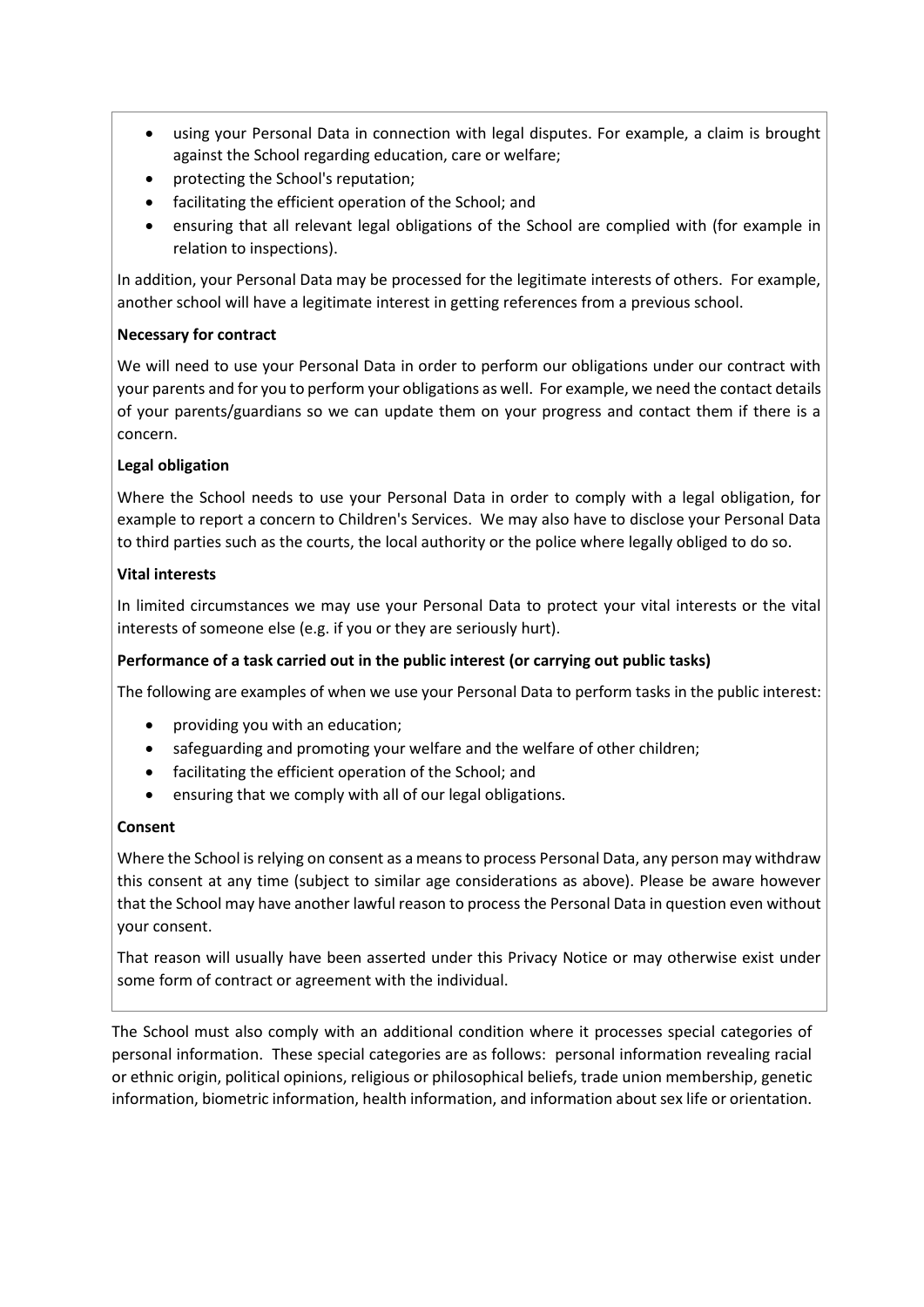The additional conditions for processing special categories of Personal Data are;

### **Substantial public interest**

The School is also allowed to use special categories of Personal Data where doing so is necessary in the substantial public interest. This is similar to "public interest" in the table above.

# **Social protection and social security laws**

Also, the School may use your Personal Data to comply with social protection law (e.g. to look after you) and social security laws. Social protection law is concerned with preventing, managing, and overcoming situations that adversely affect people's wellbeing.

# **Vital interests**

In limited circumstances we may use your Personal Data to protect your vital interests or the vital interests of someone else (e.g. if you or they are seriously hurt).

# **Legal claims**

We are allowed to use your Personal Data if this is necessary in relation to legal claims. For example, this allows us to share information with our legal advisors and insurers.

The school expects that the following uses may fall within one or more the categories listed in the tables above.

- For the purposes of pupil selection (and to confirm the identity of prospective pupils and their parents) (**legal basis:** legitimate interests, necessary for contract, legal obligation);
- To provide education services, including musical education, physical training or spiritual development, career and university services, extra-curricular activities to pupils, and monitoring pupils' progress and educational needs (**legal basis:** legitimate interests, necessary for contract);
- For the purposes of management planning and forecasting, research and statistical analysis, including that imposed or provided for by law (**legal basis:** legitimate interests, legal obligation);
- To enable relevant authorities to monitor the School's performance and to intervene or assist with incidents as appropriate (**legal basis:** legitimate interests, legal obligation);
- To enable pupils to take part in national or other assessments, and to publish the results of public examinations or other achievements of pupils of the School (**legal basis:** legitimate interests, necessary for contract, legal obligation);
- To safeguard pupils' welfare and provide appropriate pastoral care (**legal basis:** legitimate interests, necessary for contract, legal obligation);
- To process information about any legal matter which relates to you. This is so we can safeguard your welfare and wellbeing and the other pupils at the School (**legal basis:** legitimate interests, necessary for contract, legal obligation);
- To monitor (as appropriate) use of the School's IT and communications systems in accordance with the School's Acceptable Use of ICT Policy for Pupils (**legal basis:** legitimate interests, legal obligation);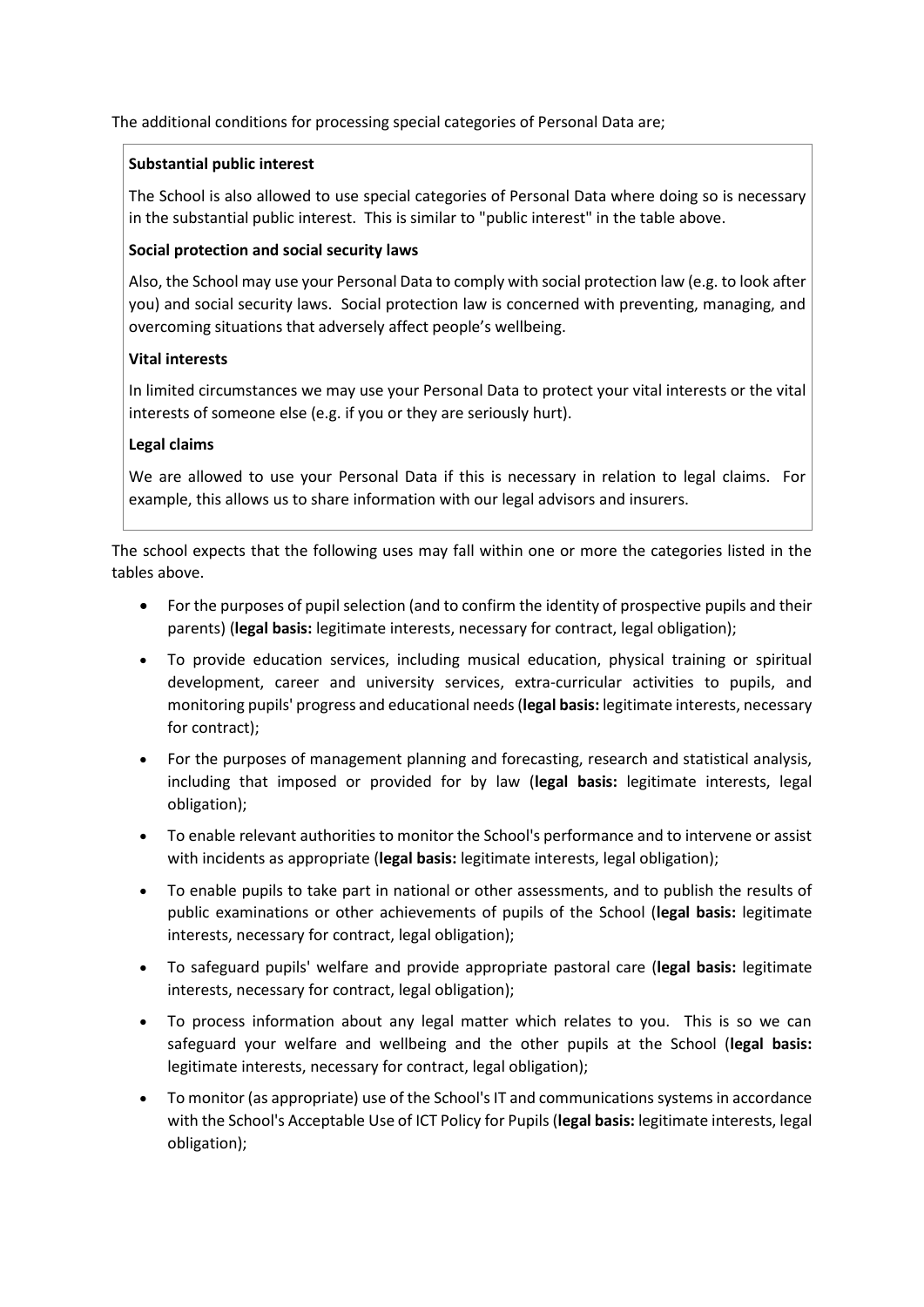- For security and safety purposes, including CCTV in accordance with the School's CCTV and Access Control System Policy (**legal basis:** legitimate interests);
- The School may share some information with our insurance company to make sure the School have the insurance cover that it needs (**legal basis:** legitimate interests, legal obligation);
- The School is legally required to share information with the Department for Education (**legal basis:** legal obligation);
- Depending on where pupils go when they leave the School, it may need to provide that pupil's information to other schools, colleges and universities or potential employers e.g. the School may share information about exam results and provide references. The School may need to pass on information which is needed to look after the pupil (**legal basis:** legal obligation); and
- Research in order to improve the School's understanding of its pupils to help inform its fundraising strategy and target communications more effectively (**legal basis:** legitimate interests). Please see the School's Privacy Notice – Alumni, Friends and Supporters for more details.

Special Category Personal Data Examples:

- To safeguard pupils' welfare and provide appropriate pastoral (and where necessary, medical) care, and to take appropriate action in the event of an emergency, incident or accident, including by disclosing details of an individual's medical condition where it is in the individual's interests to do so: for example, for medical advice, social services, insurance purposes or to organisers of school trips (**legal basis:** legitimate interests, necessary for contract, legal obligation. **Additional conditions:** Reasons of substantial public interest);
- To provide educational services in the context of any special educational needs of a pupil (**legal basis:** legitimate interests, necessary for contract. **Additional conditions:** Reasons of substantial public interest);
- To run any of its systems that operate on biometric data, such as for security and other forms of pupil identification (lockers, lunch etc.) (**legal basis:** consent. **Additional conditions:** Explicit consent); or
- For legal and regulatory purposes (for example child protection, diversity monitoring and health and safety) and to comply with its legal obligations and duties of care (**legal basis:** legal obligation. **Additional conditions:** Reasons of substantial public interest).

# **MORE THAN ONE BASIS**

In some cases, we rely on more than one basis for a particular use of Personal Data. For example, the School will rely on contract, legitimate interests and public interest bases when using Personal Data to provide children with an education. The basis that we will rely on for a particular purpose may vary depending on the circumstances. For example, if the School decides to tell the local authority something about a parent for safeguarding reasons, sometimes this will be because we have a legal obligation to do so but on other occasions we may tell the local authority because we are worried about the child even if we don't have a legal obligation to report something (in which case we would be relying on legitimate interests and public interests).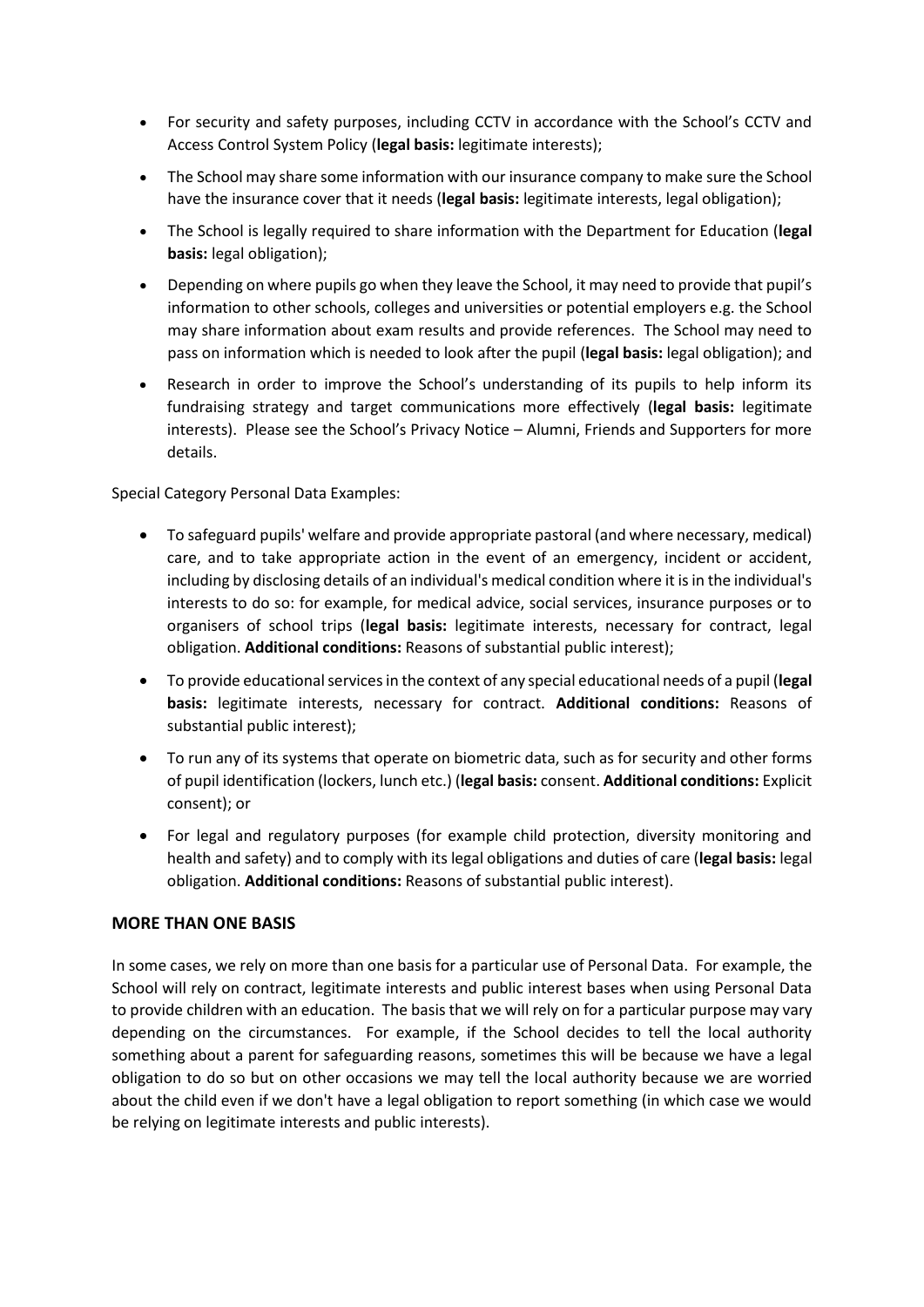# **TYPES OF PERSONAL DATA PROCESSED BY THE SCHOOL**

This will include by way of example:

- names, addresses, telephone numbers, e-mail addresses and other contact details;
- biometric information, which will be collected and used by the School in accordance with the School's Biometric Information Notice;
- past, present and prospective pupils' academic, disciplinary, admissions and attendance records (including information about any special needs), and examination scripts and marks;
- where appropriate, information about individuals' health;
- references given or received by the School about pupils, and information provided by previous educational establishments and/or other professionals or organisations working with pupils; and
- images of pupils, (and occasionally other individuals) engaging in school activities, and images captured by the School's CCTV in accordance with the guidance for Staff on the Use of Photographs and Videos of Pupils and Policy for the Installation and Use of CCTV and Access Control);

# **HOW THE SCHOOL COLLECTS DATA**

Generally, the School receives Personal Data from the individual directly (including, in the case of pupils, from their parents). This may be via a form, or simply in the ordinary course of interaction or communication (such as email or written assessments).

However, in some cases Personal Data may be supplied by third parties (for example another school, or other professionals or authorities working with that individual); or collected from publicly available resources.

### **WHO HAS ACCESS TO PERSONAL DATA AND WHO THE SCHOOL SHARES IT WITH**

Occasionally, the School will need to share Personal Data relating to its community with third parties, such as professional advisers (lawyers and accountants) or relevant authorities (HMRC, police, health services or the local authority).

For the most part, Personal Data collected by the School will remain within the School and will be processed by appropriate individuals only in accordance with access protocols (i.e. on a 'need to know' basis). Where third parties are engaged they will be required to confirm their compliance with Data Protection Law. Particularly strict rules of access apply in the context of:

- medical records held and accessed only by the school nurses and appropriate medical staff, or otherwise in accordance with express consent; and
- pastoral or safeguarding files.

However, a certain amount of a pupil's relevant Personal Data will need to be provided to staff more widely in the context of providing the necessary care and education that the pupil requires (e.g. medical, SEND data or residential school trips).

You are reminded that the School is under duties imposed by law and statutory guidance (including *[Keeping Children Safe in Education](https://www.gov.uk/government/publications/keeping-children-safe-in-education--2)*) to record or report incidents and concerns that arise or are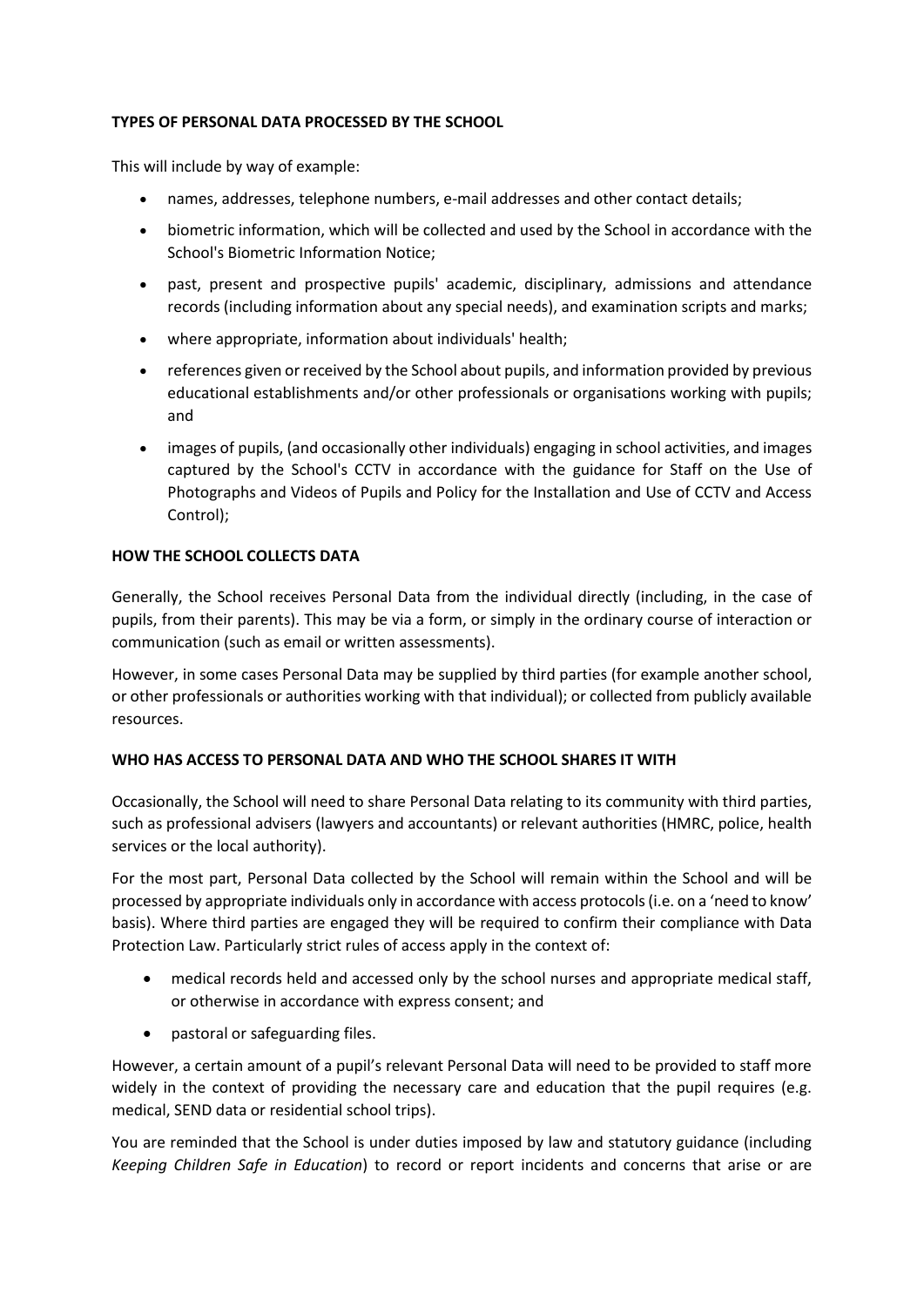reported to it, in some cases regardless of whether they are proven, if they meet a certain threshold of seriousness in their nature or regularity. This may include file notes on personnel or safeguarding files, and in some cases referrals to relevant authorities such as the Local Authority Designated Officer or police. For further information about this, please view the School's Safeguarding Policy.

Finally, in accordance with Data Protection Law, some of the School's processing activity is carried out on its behalf by third parties, such as IT systems, web developers or cloud storage providers. This is always subject to contractual obligations that Personal Data will be kept securely and only in accordance with the School's specific directions.

# **HOW LONG WE KEEP PERSONAL DATA**

The School will retain Personal Data securely and only in line with how long it is necessary to keep for a legitimate and lawful reason. The retention of data is outlined in the Records Retention Schedule. If you have any specific queries about how this schedule is applied or wish to request that Personal Data that you no longer believe to be relevant is considered for erasure, please contact the Data Processing Manager. However, please bear in mind that the School may have lawful and necessary reasons to hold on to some data.

# **YOUR RIGHTS**

Individuals have various rights under Data Protection Law to access and understand Personal Data about them held by the School, and in some cases ask for it to be erased or amended or for the School to stop processing it, but subject to certain exemptions and limitations.

Any individual wishing to access, erase, restrict processing, obtain, objector amend their Personal Data, should put their request in writing to the Data Processing Manager.

The School will endeavour to respond to any such written requests as soon as is reasonably practicable and in any event within statutory time-limits, which is one month in the case of requests for access to Personal Data. The School will be better able to respond quickly to smaller, targeted requests for Personal Data. If the request is manifestly excessive or similar to previous requests, the School may ask you to reconsider or charge a proportionate fee, but only where Data Protection Law allows it.

You should be aware that certain types of data are exempt from the right of access. This may include information which identifies other individuals, or information which is subject to legal professional privilege. The School is also not required to disclose any pupil examination scripts (though examiners' comments may fall to be disclosed), nor any confidential reference given by the School for the purposes of the education, training or employment of any individual.

### **PUPIL REQUESTS**

Pupils can make subject access requests for their own Personal Data, provided that, in the reasonable opinion of the School, they have sufficient maturity to understand the request they are making. Indeed, while a person with parental responsibility will generally be entitled to make a subject access request on behalf of younger pupils, the Personal Data in question is always considered to be the child's at law.

A pupil of any age may ask a parent or other representative to make a subject access request on their behalf. Moreover (if of sufficient age) their consent or authority may need to be sought by the parent making such a request. Pupils from Year 9 and above are generally assumed to have this level of maturity, although this will depend on both the child and the Personal Data requested, including any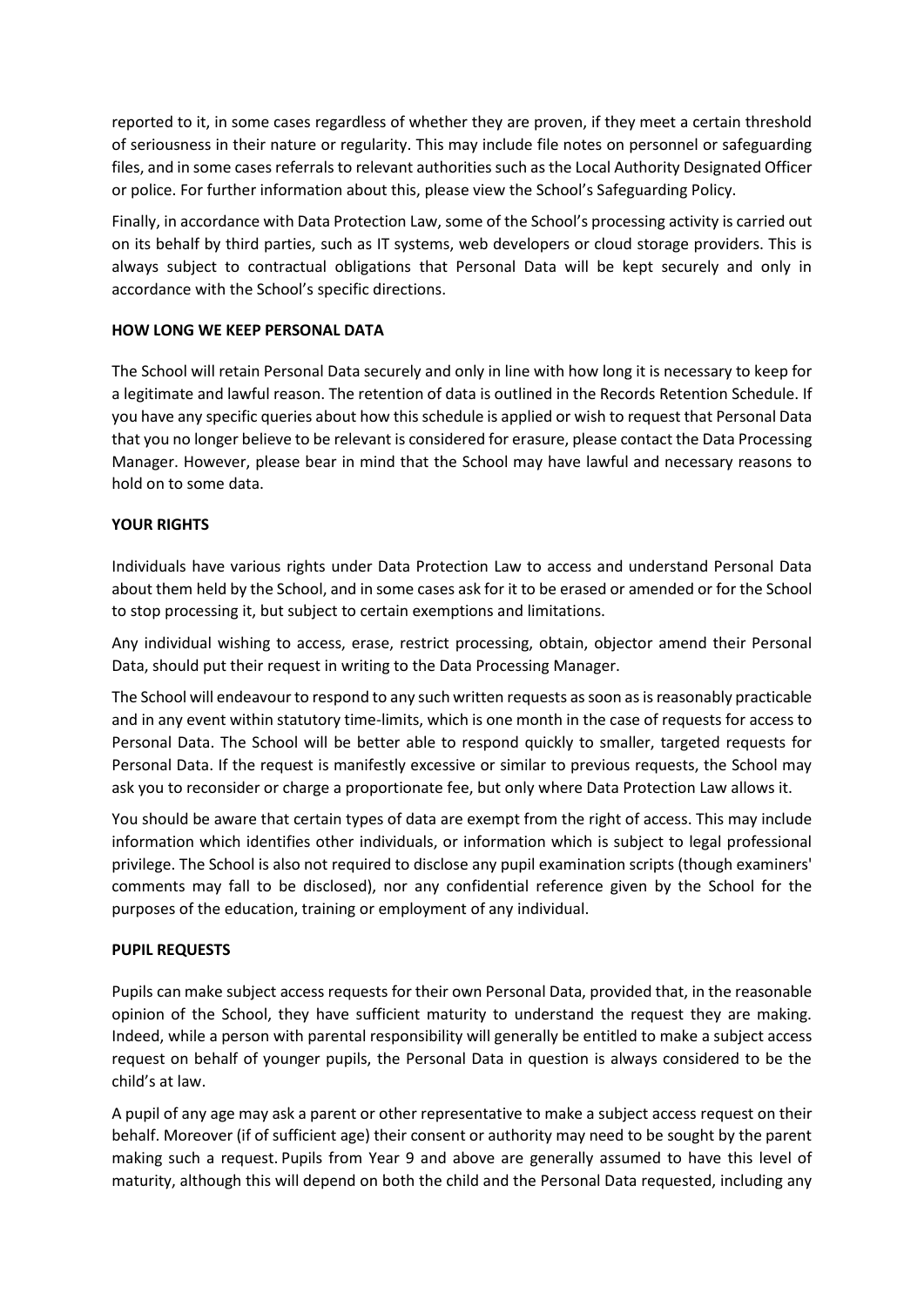relevant circumstances at home. Slightly younger pupils may however be sufficiently mature to have a say in this decision.

All Personal Data requests from, or on behalf of, pupils – whether made under subject access or simply as an incidental request – will therefore be considered on a case by case basis.

### **SENDING PERSONAL DATA TO OTHER COUNTRIES**

When the School sends Personal Data outside of the UK, we have to consider if the other country has the same level of protection for Personal Data as there is in the UK. Some countries are considered by the UK Government to have adequate rules and this includes all of the European Economic Area and some other countries, such as, New Zealand, Argentina and Japan.

In certain circumstances, we may send your information to countries which do not have the same level of protection for Personal Data as there is in the UK. For example, we may store your information on cloud computer storage based in the USA.

We will provide you with details about where we are sending your Personal Data, whether the country has an adequacy decision and if not the safeguards which we have in place outside of this Privacy Notice.

If you have any questions about the safeguards that are in place please contact the Data Processing Manager.

# **WHAT DECISIONS CAN YOU MAKE ABOUT YOUR PERSONAL DATA?**

Data protection legislation gives you a number of rights regarding your Personal Data. Your rights are as follows:

- **Rectification**: if Personal Data is incorrect you can ask us to correct it.
- **Access**: you can also ask what Personal Data we hold about you and be provided with a copy. This is commonly known as making a subject access request. We will also give you extra information, such as why we use this data about you, where it came from and what types of people we have sent it to.
- **Deletion**: you can ask us to delete the Personal Data that we hold about you in certain circumstances. For example, where we no longer need the data.
- **Portability**: you can request the transfer of your Personal Data to you or to a third party in a format that can be read by computer. This applies where (a) the data has been provided by you; (b) the basis that we are relying on to process your data is consent or contract (please see "Our legal bases for using your data below"); and (c) the data is being processed by us on computer.
- **Restriction**: our use of information about you may be restricted in some cases. For example, if you tell us that the information is inaccurate we can only use it for limited purposes while we check its accuracy.
- **Object**: you may object to us using your data where:
	- a. we are using it for direct marketing purposes
	- b. we are using it for historical or scientific research purposes or archiving purposes. For example, we may keep photographs of you at a School event for historical reasons.